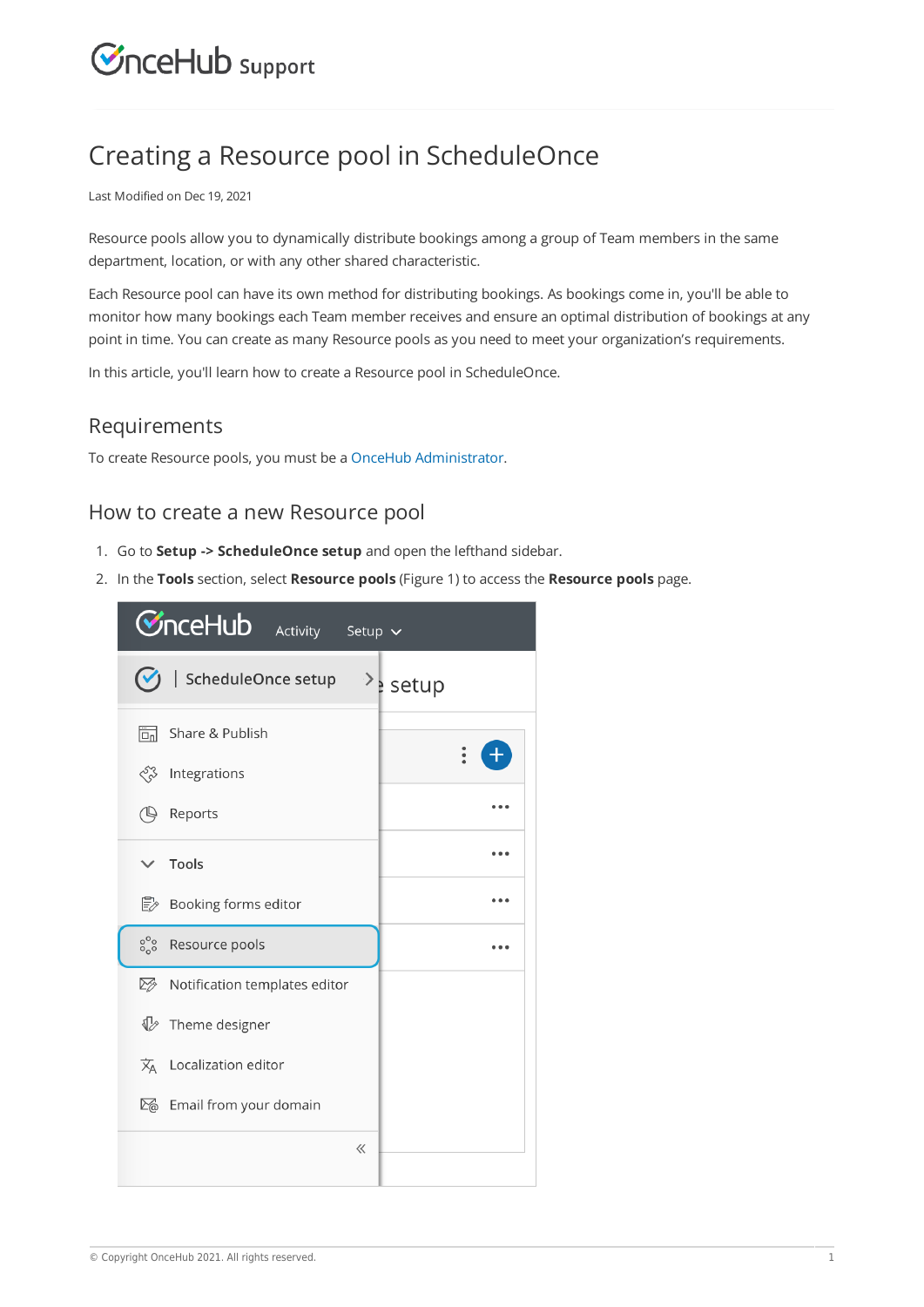# $\mathcal{\tilde{S}}$ nceHub support

Figure 1: Resource pools in the Tools section

- 3. Click the **Add a Resource pool** button.
- 4. The **New Resource pool** pop-up appears (Figure 2).

| New Resource pool                                                                 |                                                                                     |             |  |  |  |
|-----------------------------------------------------------------------------------|-------------------------------------------------------------------------------------|-------------|--|--|--|
| A resource pool is a group of Booking pages to which bookings can be distributed. |                                                                                     |             |  |  |  |
| Name*                                                                             |                                                                                     |             |  |  |  |
| <b>Distribution method</b>                                                        | $\odot$ Pooled availability with priority $(i)$<br>$\cup$ Pooled availability $(i)$ |             |  |  |  |
|                                                                                   | Round robin $(i)$                                                                   |             |  |  |  |
| Reporting cycle $(i)$                                                             |                                                                                     |             |  |  |  |
| Cycle restarts                                                                    | Never                                                                               |             |  |  |  |
| Cancel                                                                            |                                                                                     | Save & Edit |  |  |  |

Figure 2: New Resource pool pop-up

Next, you'll need to define the properties for your Resource pool.

### **Note:**

These properties cannot be changed once the Resource pool has been created.

- Add a name for your Resource pool. It's useful to give it a name related to what it represents. For example, if the 5. pool will group together Team members in your Sales department, name the pool **Sales team**.
- Select a method for distributing bookings among the Team members in the pool. The best method to choose 6. depends on each team's requirements.
	- Pooled availability with priority: This is a hybrid method which provides Customers with the maximum amount of time slots while also giving priority to specific Team members. When scheduling, Customers see the combined availability of all team members in one booking calendar. When the Customer selects a time, the booking is assigned to the Team member with the highest priority ranking.
	- Pooled availability: This method is Customer-focused and should be used if you want to provide Customers with the maximum number of time slots. When scheduling, Customers see the combined availability of all Team members in one booking calendar. When the Customer selects a time, the booking is assigned to the Team member with the longest idle time.
	- Round robin: This method is organization-focused and should be used if you want to ensure a fair and equal distribution among your Team members. When scheduling, Customers will only be presented with the availability of the next Team member in line.